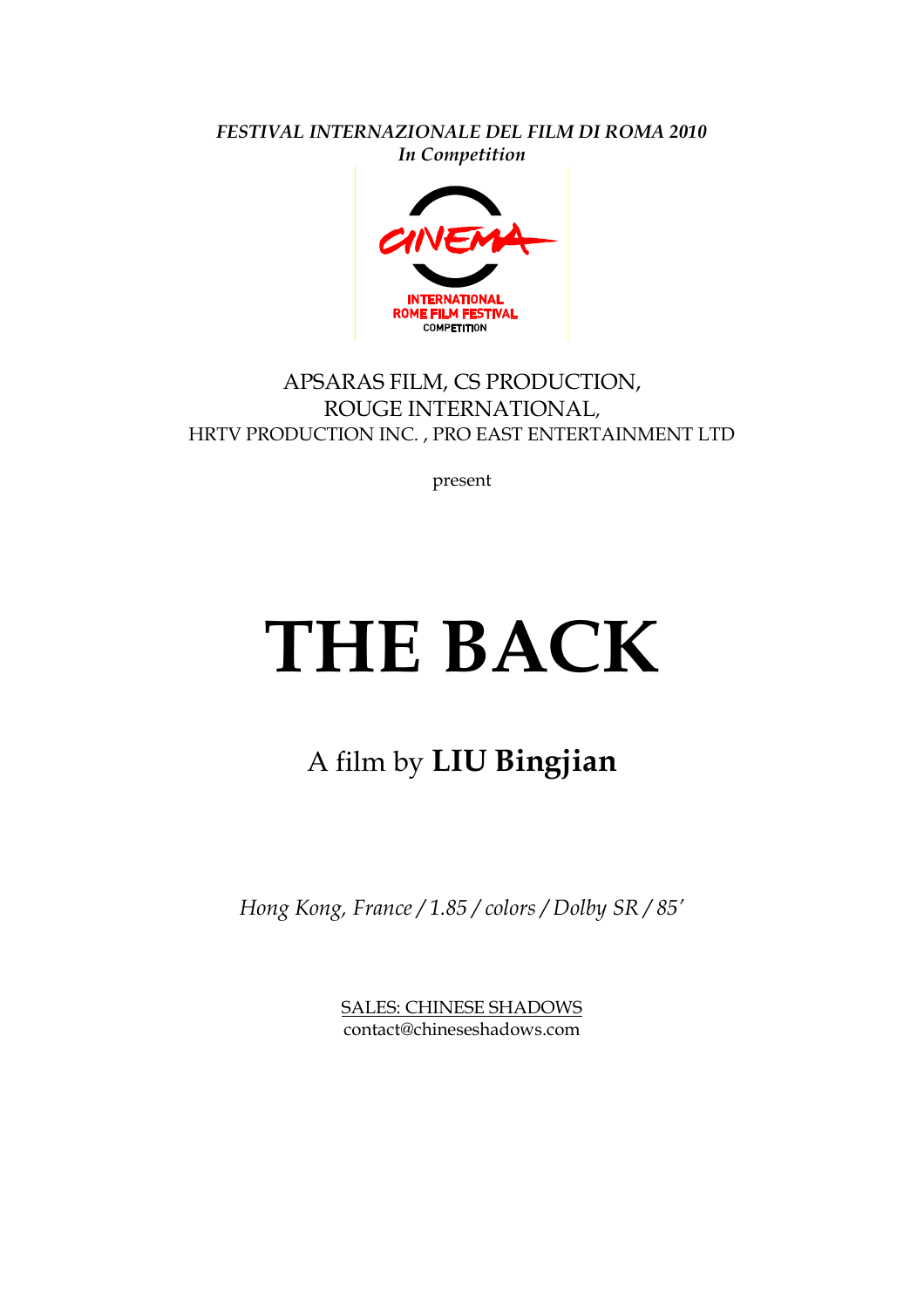## **SYNOPSIS**

Beijing. Middle of the 90's.

HONG Tao, thirty years old, has moved from the countryside to Beijing where he works in a fancy restaurant.

He lives since the Cultural Revolution with a strange secret. Back then, his father was a famous Mao's portrait painter and, obsessed with the leader's representation, started tatooing Mao on human skins.

HONG Tao, oppressed by this heavy inheritance, wants to hide it. But a new wave of unscrupulous antique collectors is ready to do anything to get their hands on them…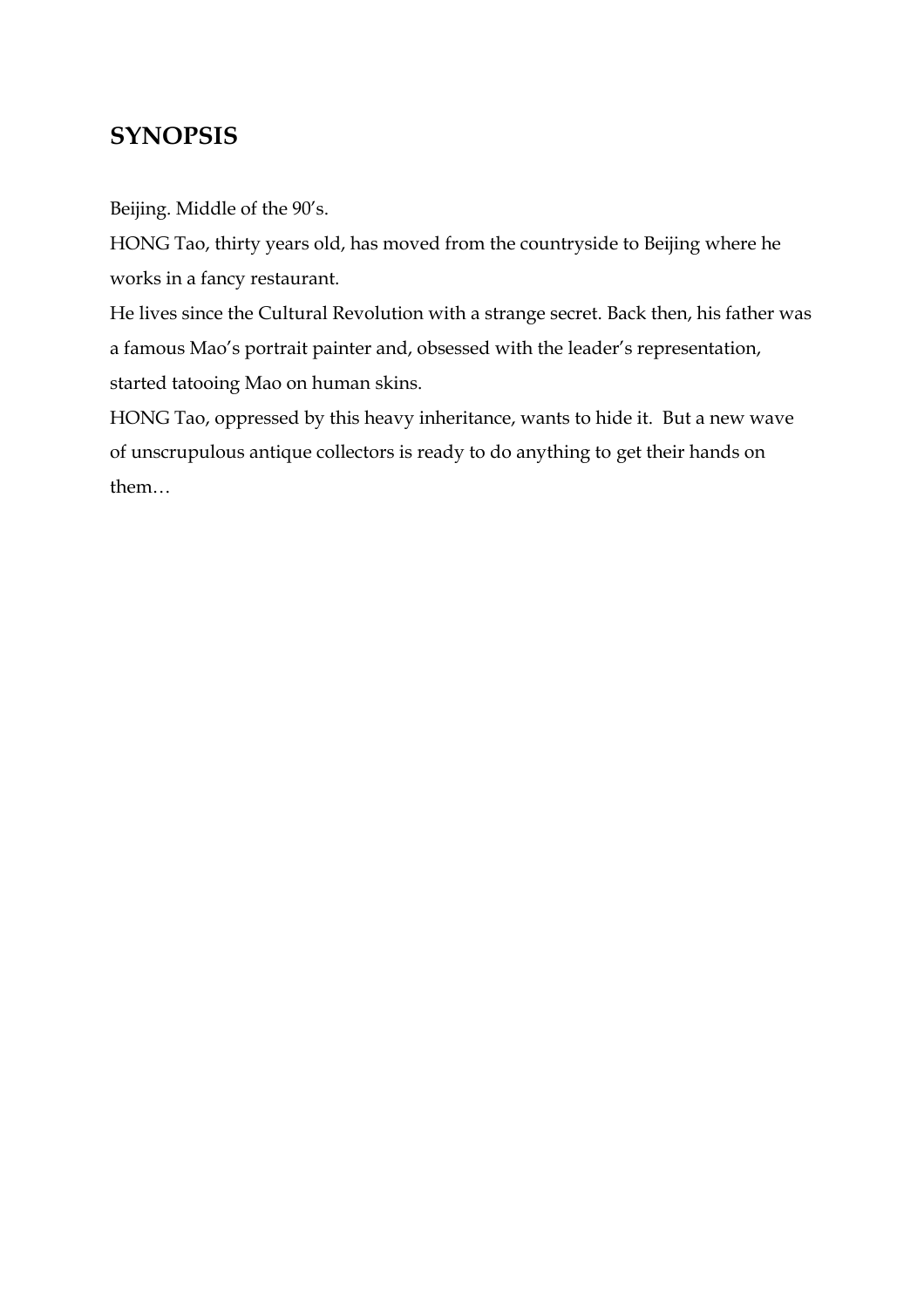## **DIRECTOR'S NOTES**

#### **THE NOVEL**

When I read this story for the first time, I was stuck by the idea of the author of the paintings of Mao on human skin. It made me think about my childhood and the feelings I had during the strange time of the Cultural Revolution. At that time the only thing we were drawing over and over was Chairman Mao. Since I was a child, I loved painting. So the only thing I painted was Mao. But times where complicated and difficult back then. I heard of a person who got arrested and bitten up by the mob. He was accused for having made a not good-looking Mao's portrait. So I recalled that I had just lost one of the paintings I had made of Mao and suddenly I was scared to have painted a bad image of Mao and to be molested and proven guilty of not loving him enough… This irrational feeling surrounding paintings and Mao's face came back to me and I felt that I had to do a film about the experience of my generation at that time. The rest of the novel was mainly a triangle love story. I wasn't that interested by that part, so I decided to change most of the other elements (characters, situation, structure, locations…). I wanted this story to be all about the fears, the feelings, the life and experiences from that time up till today.

#### **THE CONTEXT**

I grew up in a very political background, where all was about class struggle, social issues, and communism. At present, 20 years later, it's all about business, markets, capitalism.

The film explores the limits of humanity in our contemporary world, which in China has been stepped violently from the Cultural Revolution up to contemporary reform. Even today people can't escape from the invisible specter. Contemporary society and the spirit of the population are influenced by the past political turmoil's, but not only by it. In my eyes, it comes from our common long history. People's craziness for money today is the same as their craziness for Mao Zedong during the Cultural Revolution in China, or for other "great leaders" all over Europe during the last century. We have to pay a high price for what we are doing and what we have done: losing humanity and trampling on human civilizations.

#### **THE GENRE**

This film is somehow different from my previous very realistic films. It's a thriller. *THE BACK* is not an authentic story, neither are the characters real, but they represent my vision of the society and what my generation lived through. HONG Tao represents the kind of people who had to live through those troubled time of Mao's cult. And the feeling we had and can still recall, are very real. I wanted to use the genre of the thriller in order to make sure that more people would understand, experience and feel what I'm trying to say. I believe that the lives of many people are scary and full of fears. I think this film could have been even scarier.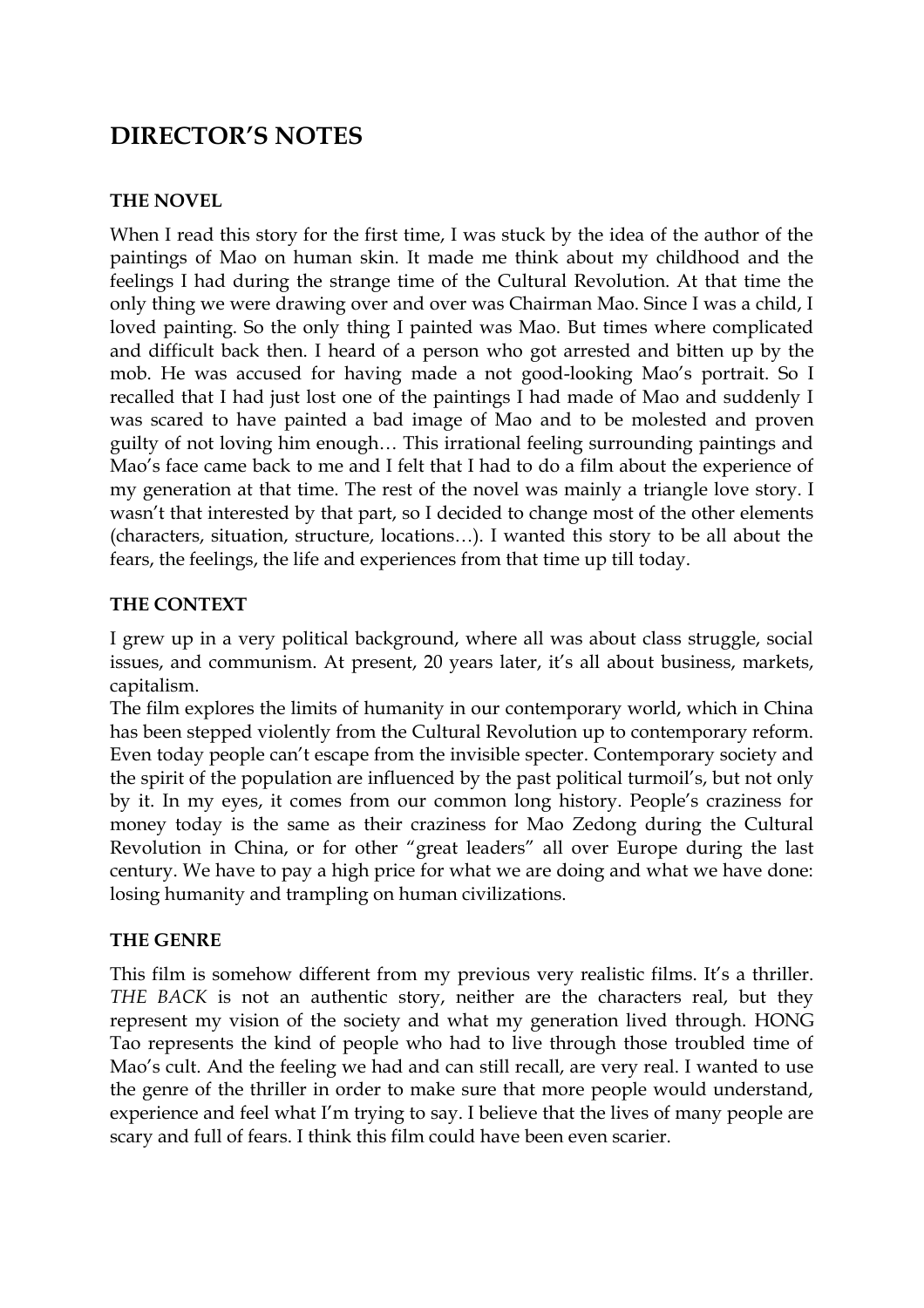#### **THE STYLE**

I've been working on this project for 10 years, so during the process of development, financing and pre-production, I had the time to think about the many different ways to shoot this film.

I wanted a strong relationship between my characters and myself. The main character doesn't speak much as well as I can't have any kind of dialogue with people today. There's nothing you can say to make people change. I spend much time at home painting: I can put colors and influence my own world. The characters I paint are people I care for. My characters in this film are the same.

I decided not to shoot with a documentary's style camera, like in my previous films, because I wanted this story to be told in a steady, quiet way to express the feelings of the characters in each shot. The camera had to be like an eye observing with distance the craziness of the world. In this way, the audience is not be in the middle, but keeps a distance and a certain cold sight. I wanted to put in evidence the non-existing relationship between the main character and the world around him.

We did a great work on the sound. The idea was to highlight the emotions and feelings inside the heart of the character, the sound of the city and the differences between the worlds. The sound effects and details helped us to construct the thriller, even if it's still very soft and light. The wind and the doors are in fact link between HONG Tao today and his childhood. The sounds are still in his head, part of his memory, like the water sound.

#### **HONG TAO BY HU BING**

HU Bing is well known in China for being a model and playing either the playboy or the lover boy. For this film he worked a lot to change his image and became this new HU Bing. I guess that's the reason why he was interested in the project. He wanted to play a character totally different from what he was used to. I'm glad that he worked that much and managed to do this great performance. At the beginning, when his name was mentioned to me, I wasn't so sure he was the good actor for the role. We met and we had a very long and interesting talk. We discussed who Hong Tao was, what he was feeling inside. When we met the second time he had already changed and was getting quite close to the character I imagined. That day he convinced me that he could do it.

One of our problems then, was to find a matching girl. HU Bing is so tall and so good looking, that we didn't know who could play next to him. I asked him to help us to find the actress. So he introduced me to an actress, JIA Yuanyuan, who had been studying in Japan and worked with him before. And that's the actress I finally decided to cast.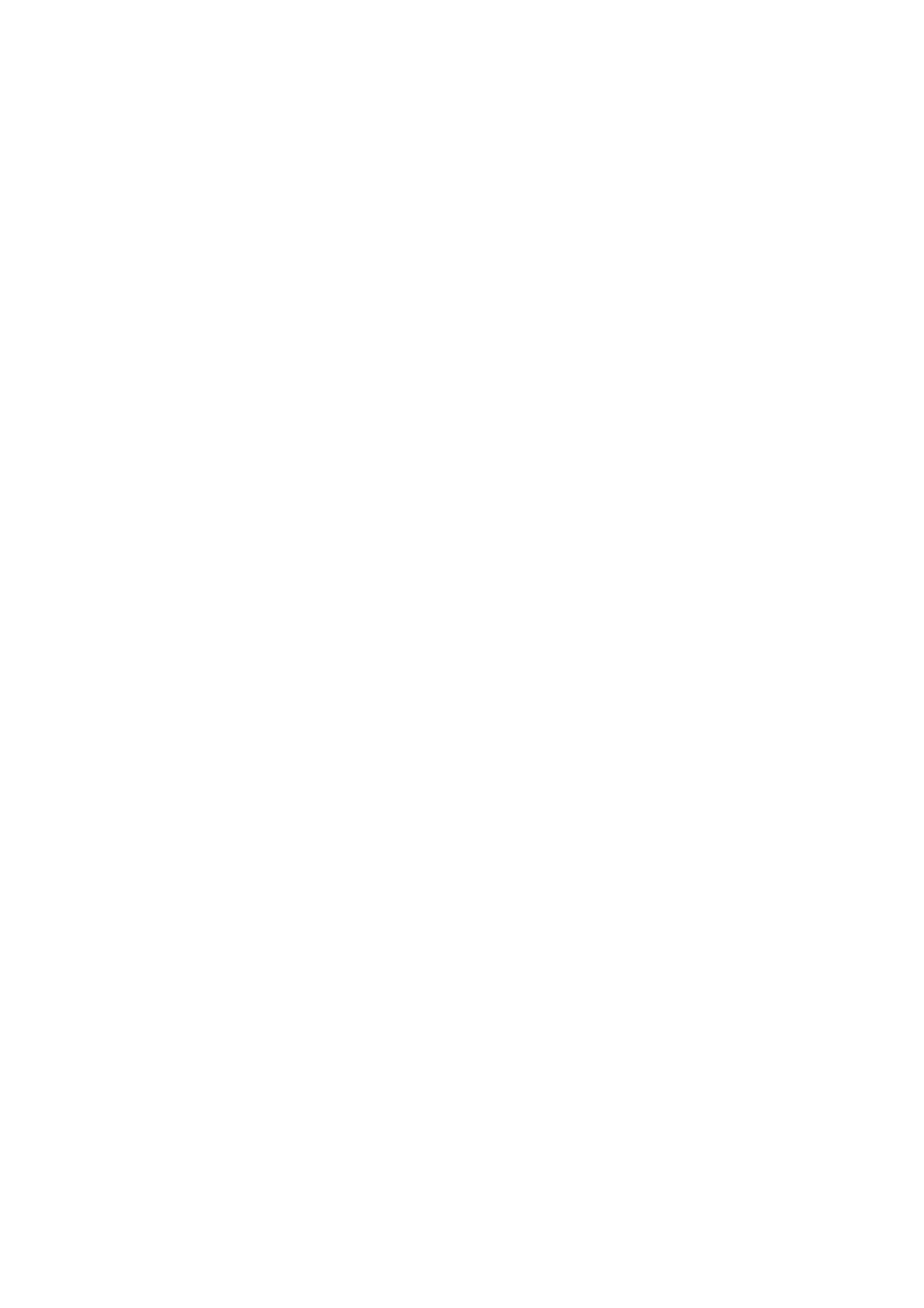## **LIU Bingjian – director**

Liu Bingjian, born in 1963, initially worked in television after graduating from Beijing Film Academy.

His first feature film, YANCHUANG (Inkstone, 1996), the story of an old lady who takes great care of a highly convertible ancient inkstone, portrays an ancestral and traditional China. YANCHUANG is the first Chinese film to be bought for a US distribution since 1949.

Liu Bingjian's second feature is radically different. Produced independently, NANNAN NUNU (Men & Women, 1999) is a realistic and humorous look at homosexuality in Chinese society. The film participated in many film festivals, and was awarded the Fipresci award at the 52nd Locarno Film Festival. It received high comments from international film critics.

His third film KU QI DE NU REN (Cry Woman, 2002) was selected by the Cannes Film Festival official selection « Un certain regard » where the leading actress received a Special Mention. The story of an ordinary woman who is laid off and becomes a professional mourner tells the real life of contemporary China. She cries for the dead and cries for herself at last. The film participated in many festivals.

His forth film CHUN HUA KAI (Plastic Flowers, 2004) was presented among others in Toronto, Berlin and Hong Kong Film Festival. The film tells the story of an owner of a craft factory who gets into involvement with her two young male workers. In there the world is filled with plastic flowers, like the whole country.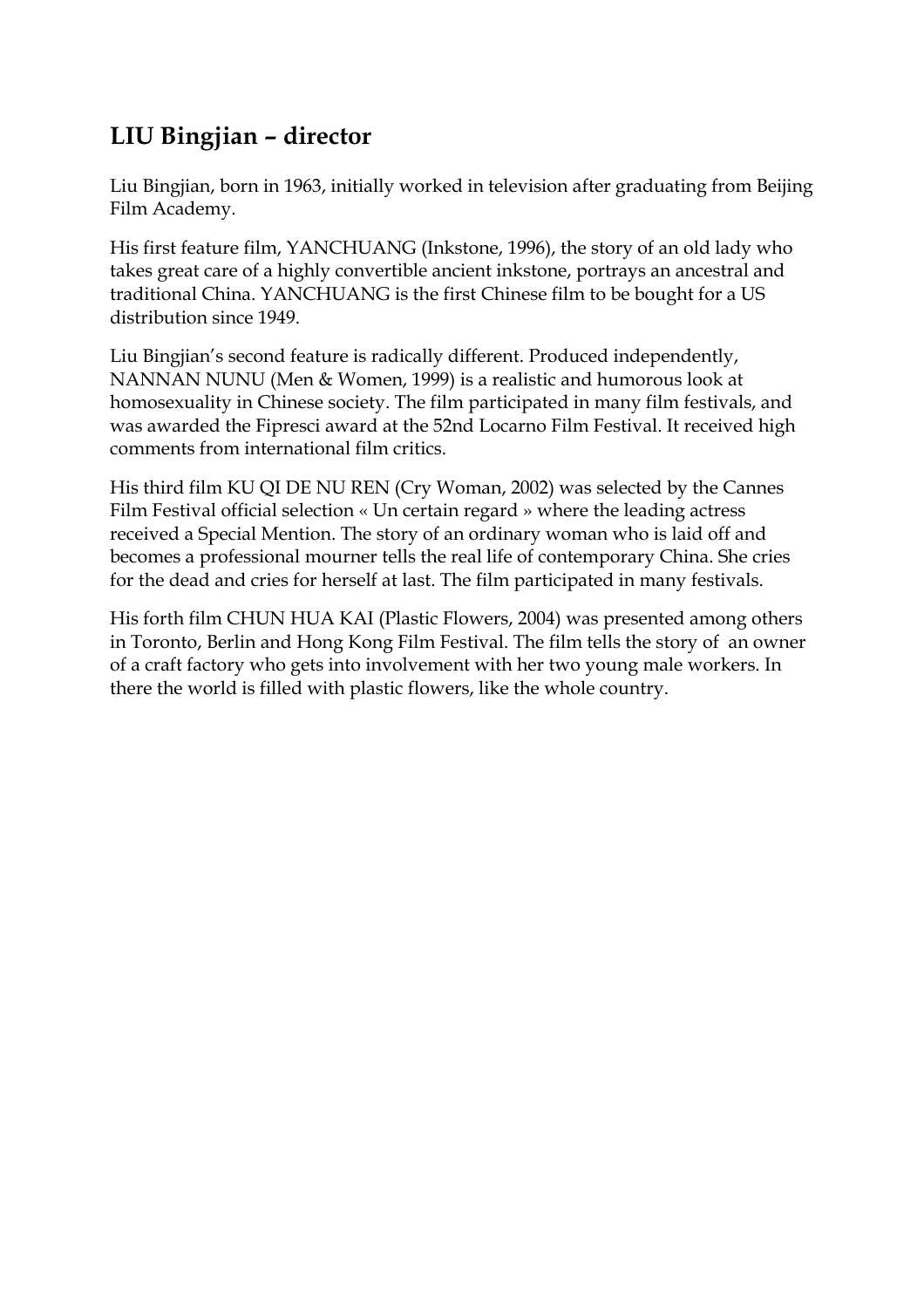## **HU Bing -BIOGRAPHY**

Member of the China national team of Canoe and Kayak from 1987 to 1992, HU Bing soon become a model. He starts his career as an actor in 1996 by acting in different TV series and drama. He soon is asked to host several TV program in China, and in 2000 starts singing. Since then he has released 6 Albums, and promoted them with Concert in China and Japan.

| <b>FILMOGRAPHY</b> |                                           |
|--------------------|-------------------------------------------|
| 2010               | THE BACK (LIU Bingjian)                   |
| 2009               | LOVE STINK (Michael Gleissner)            |
| 2005               | HONAY IN SUPPORT (LU Hongxuan, LI Minwen) |
|                    | BILLABONG STORY (Masahiro Kobayashi)      |
| 2001               | HORRID JOURNEY (Ford CLARENCE)            |
| 1998               | TRUE LOVE (HUANG Yushan)                  |
| 1997               | WEDDING ON THE HANDOVER DAY (CHAO Zheng)  |